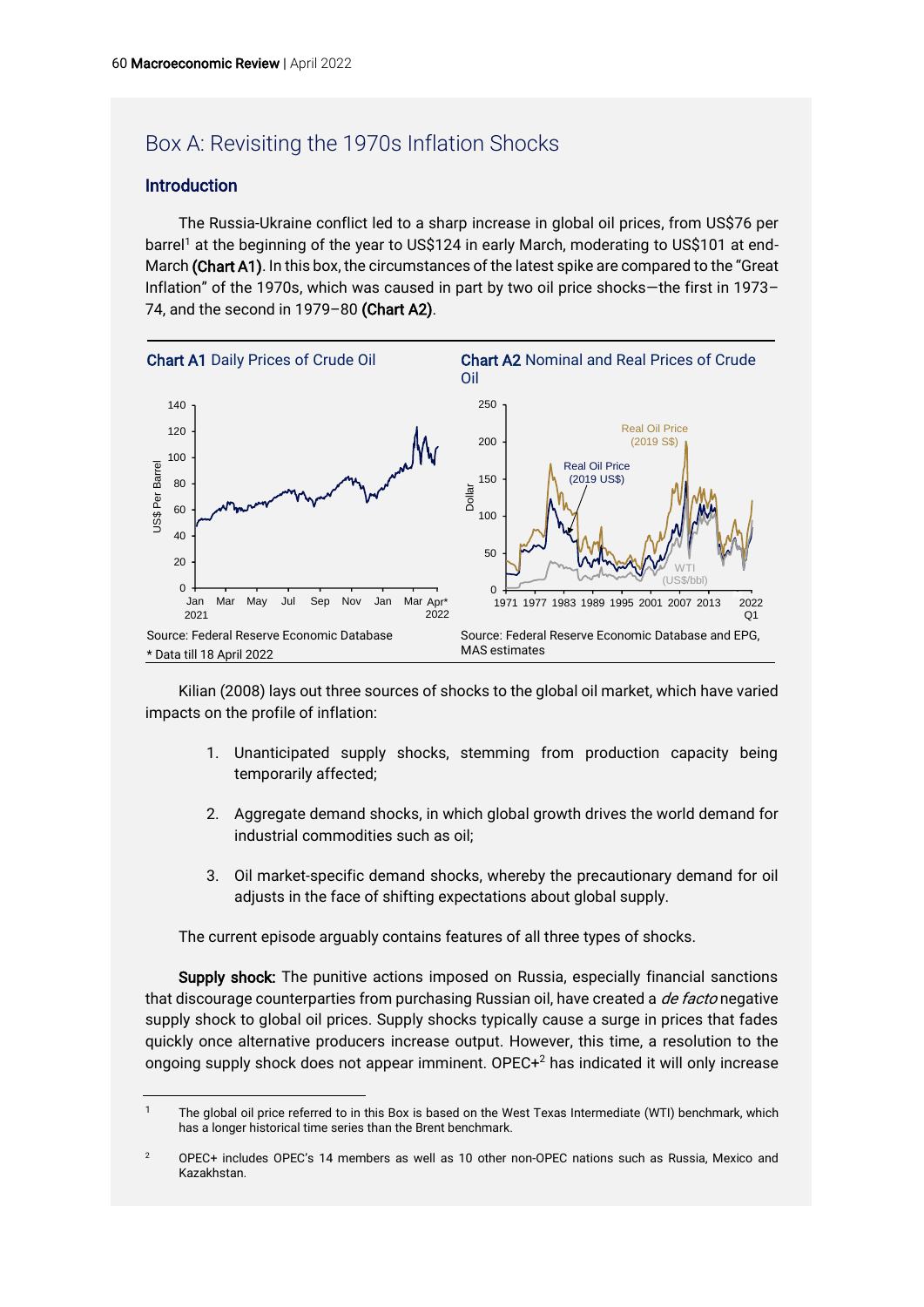production modestly. At the same time, shale producers have little near-term spare capacity, and shale oil is not a good substitute for heavier Russian crude (Kilian and Plante, 2021).

Aggregate demand shock: By mid-January 2022, oil prices had already risen to around US\$85 per barrel, driven by the post-pandemic recovery in aggregate demand. Even factoring in reduced demand as a result of the war and pandemic containment measures within Asia, the International Energy Agency (IEA) projects that global oil demand will still increase by nearly 2 million barrels per day in 2022 compared to 2021 (IEA, 2021). <sup>3</sup> Thus, firm aggregate demand conditions continue to be an important underlying factor supporting oil prices.

Oil-market specific shock: Precautionary demand for oil has risen, as countries build up their reserves, amid uncertainty over Russian energy supplies and the desire to diversify oil sources. While some countries may increase their purchases of Russian oil (at cheaper prices), Europe's shift to structurally reduce its dependence on Russian resources will keep precautionary demand for (non-Russian) oil strong in the interim.

The combination of these factors may keep global oil prices elevated for an extended period. Should the geopolitical crisis be resolved quickly, a return of the pre-war level of global aggregate demand will support oil prices. If precautionary demand remains strong while supply disruptions persist, oil prices will also be sustained at high levels, though with some attendant negative effects on growth. These factors are similar to the oil shocks of the 1970s, when strong aggregate demand and precautionary demand for oil accentuated the effects of the supply shocks that arose from conflicts in the Middle East.

## 1970s Oil Crises

#### 1973–74 Oil Crisis

In the first oil crisis, the price of crude oil rose from US\$3.56 per barrel to US\$11.16 per barrel. The step up in nominal prices resulted in a 167% increase in the inflation-adjusted price of oil (based on 2019 US\$). In October 1973, the Yom-Kippur War broke out between Israel and several Arab countries. The conflict did not damage major oil fields but resulted in a moderate *de facto* supply shock as OPEC cut production levels and imposed an embargo on the export of oil to countries supporting Israel in the conflict.

In the same month, many Middle Eastern producers also repudiated the Tehran/Tripoli agreements that fixed the price of oil on global markets. Geopolitical reasons aside, the depreciating US dollar meant that revenues in local-currency terms for oil exporters were declining, incentivising producers to raise prices. The increase was readily absorbed given firm global growth and rising precautionary demand. Global growth averaged 6.0% in 1972– 73, higher than the average of 4.1% in the previous two years and the 5.3% recorded from 1961 to 1969 (Chart A3). Kilian (2014) notes that the G3 economies experienced, for the first time in post-war history, a simultaneous peak in their business cycles in the early 1970s. While all three types of shocks came together and caused the sharp increase in oil prices, strong growth in global aggregate demand was a key underlying driver of the first oil crisis.

This is a downgrade from projections at the start of the year as governments and consumers are expected to adjust their behaviour by reducing oil demand in the near term. Before the outbreak of war, IEA had projected global oil demand to increase by around 3 million barrels per day on the back of easing COVID-19 restrictions globally, bringing oil demand back to pre-pandemic levels.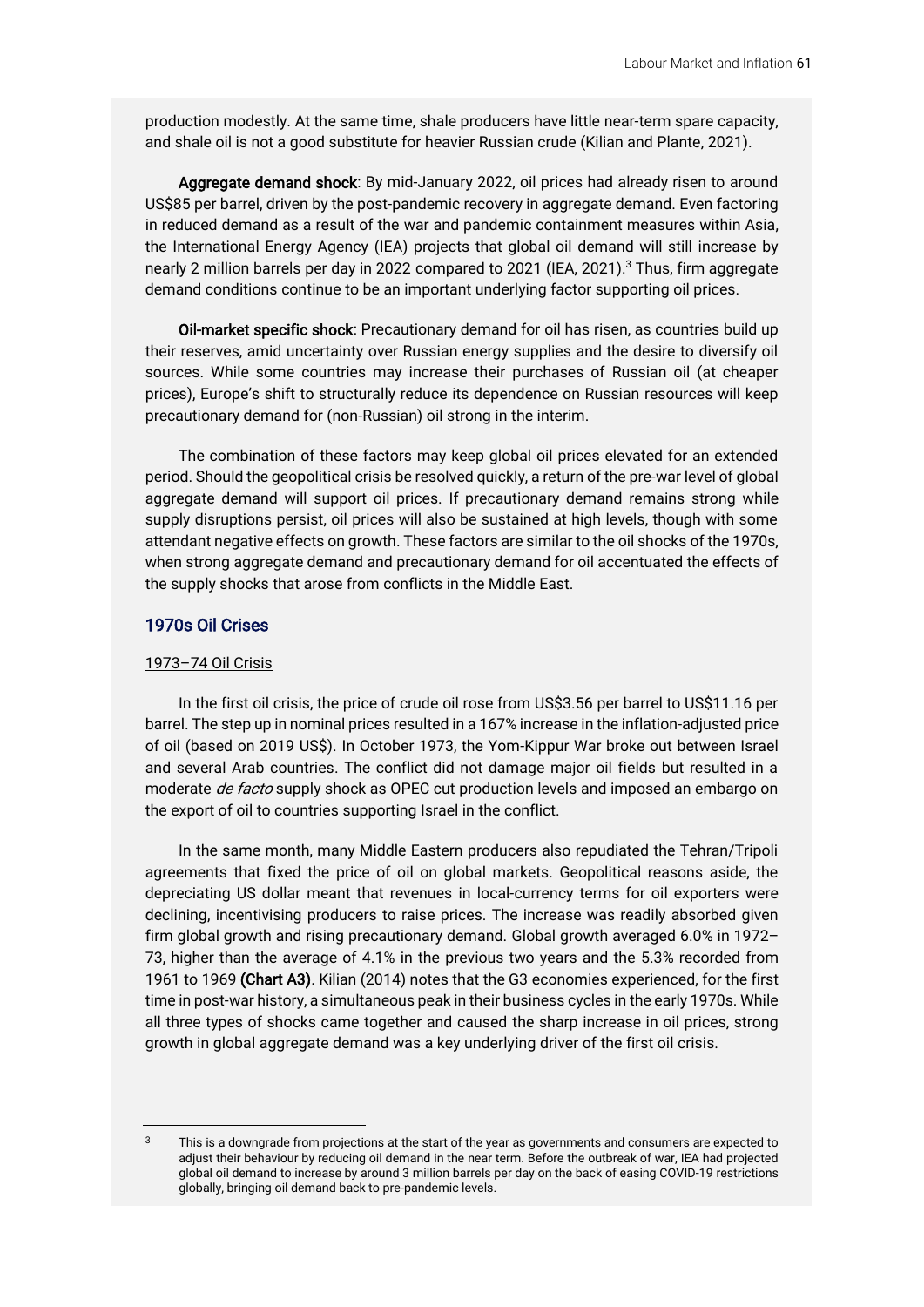The oil shock contributed to global inflation (proxied by CPI changes in the G7 countries) rising to 7.7% in 1973 from 4.5% in 1972 (Chart A4). Inflation peaked at 13% in 1974 but remained elevated even a year later. For the rest of the decade, the inflation rate did not return to pre-crisis norms. Compounding the inflationary pressures were various policy missteps by central banks, as well as difficulties presented by shifts in the Phillips Curve. To the extent that central banks did lean against inflation, monetary policy was undermined by mismeasurements of potential output and thus output gaps. This in turn translated into a consistent underestimation of the non-accelerating inflation rate of unemployment (NAIRU).



While formal data on inflation expectations prior to and during the oil shock is unavailable, Reis (2021) draws on information ranging from contemporary ad hoc consumer surveys, newspaper mentions of inflation or the central bank, as well as business surveys, to construct a useful proxy. His findings indicate that expectations began rising in the 1960s. The inflation anchor became loose between 1968 and 1971, and was fully "adrift" over the period from 1971–74. His analysis suggests, in retrospect, that the short-run Philips Curve was shifting, but this was not always recognised by central banks at that time. Policymakers expected the trade-off between inflation and unemployment (or wage growth) to be predictable when it was no longer the case. All in, monetary policy was too loose to effectively rein in inflation and anchor expectations.

In Singapore, during the three months prior to the imposition of the oil embargo in October 1973, domestic inflation already averaged 25% y-o-y, with food prices rising by 43% due to a series of weather-related disruptions that affected global food supplies. Several foodproducing countries also imposed export bans, further curtailing supply. Inflation took another step up from October 1973. Between that date and the end of the embargo in March 1974, monthly headline inflation averaged 31% y-o-y. Food inflation averaged 52% over the same period, having peaked at 60% in November 1973. Transport prices also rose with a lag: inflation for this component of the CPI jumped to 40% in 1974, compared with close to 0% since the series began in 1962. In the absence of an explicit exchange rate policy centred on inflation, the S\$NEER depreciated at various junctures in 1974, even though overall CPI inflation averaged 22% over the course of the year.

Apart from the rise in global inflation, the oil shock resulted in a significant slowdown in the global economy, with growth easing to 0.6% in 1975 from its pre-crisis pace (1971–72 average) of 5%. Singapore's GDP growth also slowed to a post-Independence low of 4% in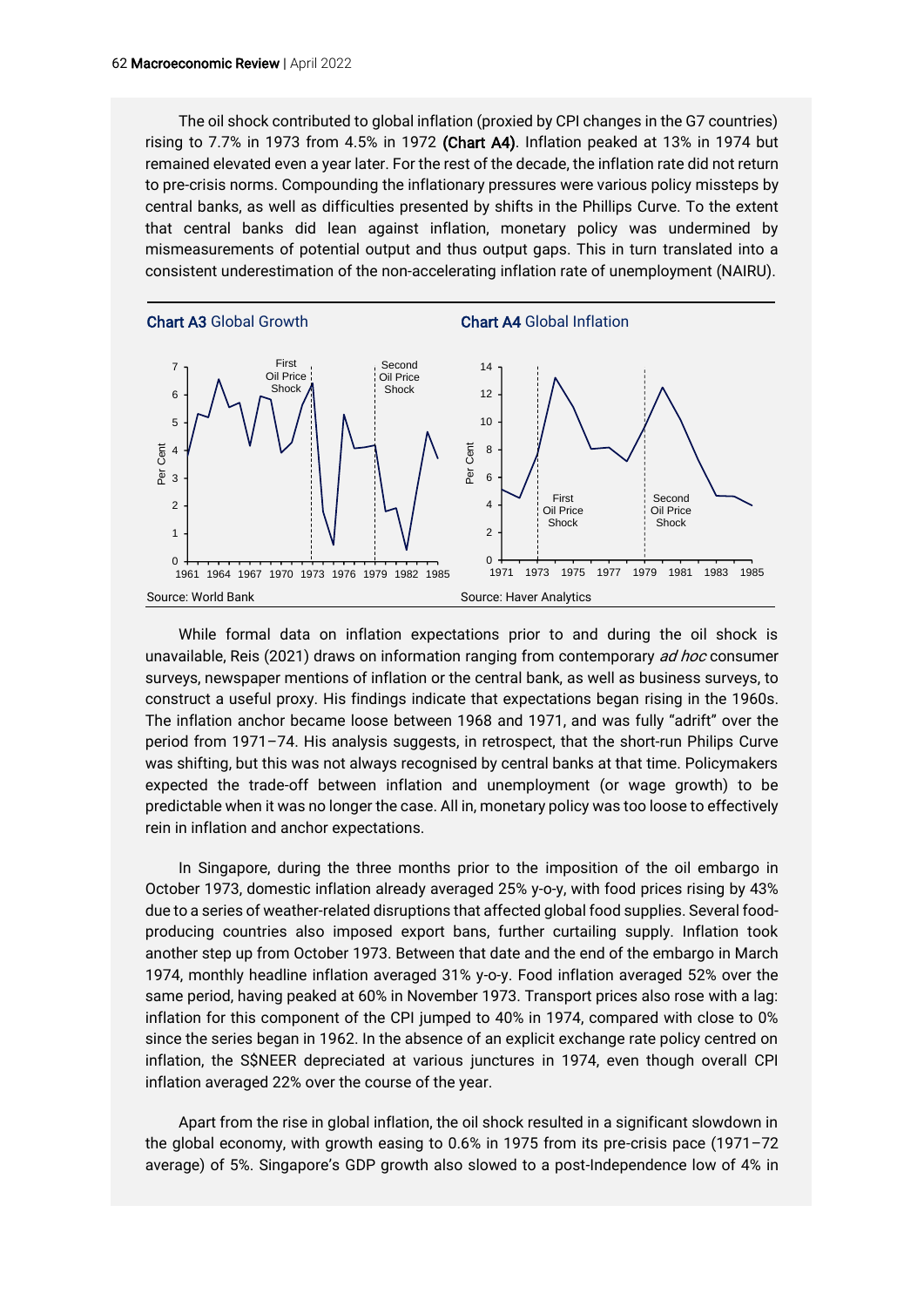that year, from 13% p.a. in the pre-crisis years, which reflected some declines in the externalfacing sectors such as manufacturing and wholesale trade.

#### 1979–80 Oil Crisis

During the second oil price shock of the 1970s, the price of global WTI crude rose from just under US\$15 per barrel in September 1978 to almost US\$40 in April 1980, translating to a real price increase of 115%. While this crisis has traditionally been explained as a supply shock triggered by the Iranian Revolution, Barsky and Kilian (2002) point out that Iran's oil production rose from March 1979 while OPEC as a whole did not suffer any output shortfalls. Nevertheless, oil prices increased rapidly from May 1979. Their analysis suggests that the Revolution precipitated an oil market-specific demand shock, as countries were prompted to build up oil reserves as a buffer against future supply disruptions should geopolitical tensions break out anew in the Middle East. At the same time, an unexpectedly strong global economy (positive aggregate demand shock) was also driving oil prices higher (Baumeister and Kilian, 2016). The situation was aggravated by another supply shock in the form of the Iran-Iraq war in September 1980. As Iraq's oil production fell, global economic activity slowed sharply, culminating in a near-global recession in 1982 even as precautionary demand for oil persisted.

Global inflation did not rise by as much as in the aftermath of the first oil price shock, reflecting in part the more moderate oil price increase on a real US\$ basis compared to the 1973–74 episode. The initial supply shock was also short-lived, as production was raised quickly. Macroeconomic policy thinking among the central bank community by then had shifted more decisively to focus on bringing inflation down. Policymakers had learnt the lesson from the early 1970s of the importance of anchoring inflation expectations. The Federal Reserve also ushered in an era of monetary policy tightening based on a more nuanced application of its dual mandate, which entailed the recognition that temporarily higher unemployment might be necessary to reduce inflation, so as to create the conditions conducive for sustained growth in output and employment in the longer term.

Growth in Singapore was stronger than expected in 1979–80, despite the slowdown in global growth, in part due to a steady pipeline of domestic infrastructure projects. Meanwhile domestic inflation picked up markedly from September 1979. In the first eight months of the year, inflation averaged 2.8% y-o-y. Inflation exceeded 5% in the final four months of 1979 and accelerated beyond 10% in H1 1980. The inflationary pressures were partly due to the transition of the economy to higher value-added activities and the resulting adjustments in the labour market.

At the same time, MAS had begun monitoring the trade-weighted Singapore dollar and allowed it to appreciate to mitigate the effects of the oil price shock. In 1981, MAS formally introduced the exchange rate-centred monetary policy framework. Inflation began to ease in early 1982, as aggregate demand pressures moderated amid falling global growth and a slowdown in the Singapore economy. Nevertheless, CPI inflation only fell to below its precrisis average (1977–78) in July 1982, more than three years after the onset of the oil shock.

### Impact of Oil Shocks on MAS Core Inflation

To ascertain if the characterisation of oil supply shocks above applies to Singapore, EPG estimated a structural vector autoregression (SVAR). The SVAR approach allows the separate identification of oil supply and demand shocks that could drive fluctuations in oil prices, a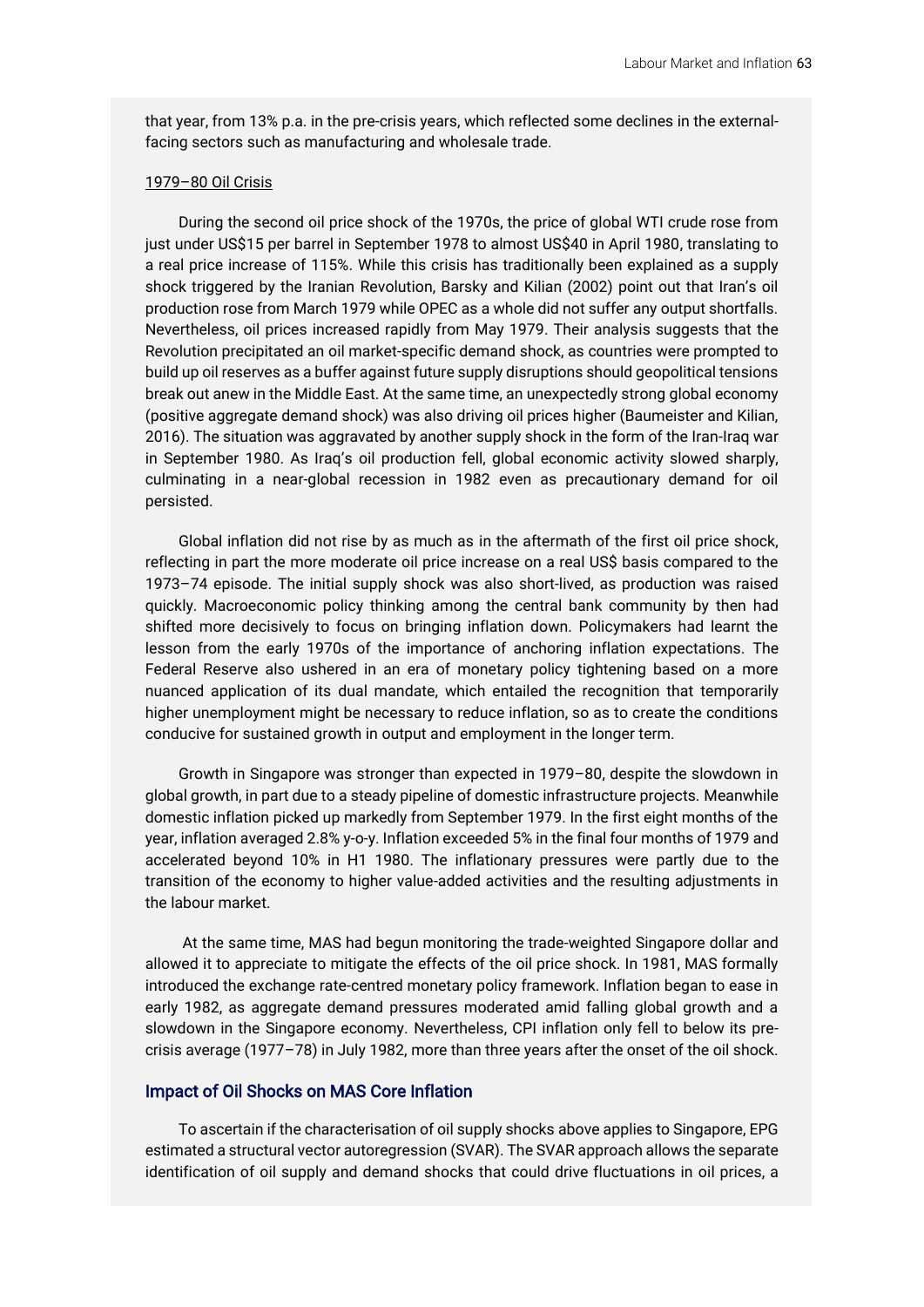distinction that Kilian (2008) finds has important implications for the macroeconomic effects of oil shocks, including, importantly, the domestic inflationary impact.

$$
\left(\begin{array}{c}\Delta Oil_t\\\Delta GDP^{DECD}_t\\\pi_t^{NTI}\\\Delta GDP_t\\\pi_t\\ \Delta NEER_t\end{array}\right)=\alpha+\sum_{s=0}^\infty A_{t-s}\left(\begin{array}{c}\epsilon^{OIL\,SDPPLY}\\\epsilon^{EXP\,EMAND}_{t-s}\\\epsilon^{OIL\,DEMAND}_{t-s}\\\epsilon^{OIL\,DEMAND}_{t-s}\\\epsilon^{EXT\,SUPPLY}_{t-s}\\\epsilon^{SUPPLY}_{t-s}\\\epsilon^{OIPPIY}_{t-s}\\\epsilon^{MP}_{t-s}\end{array}\right)
$$

The endogenous variables in the model are global oil production  $\Delta{Oil}_t$ , OECD GDP growth  $\Delta GDP^{OECD}_{t}$ , the change in oil prices  $\pi_t^{WTI}$ , weighted-average headline CPI inflation of several of Singapore's key trading partners  $\pi_t^F$ , Singapore's GDP growth Δ $GDP_t$ , domestic CPI-All Items inflation  $\pi_t$  and changes in the level of the S\$NEER,  $\Delta NEER_t$ . The identification restrictions are similar to those implemented in the SVAR model presented in MAS (2021).<sup>4</sup> Following the literature, several additional restrictions are imposed to distinguish between the two structural shocks that are new in this model—oil supply shocks  $\epsilon_t^{\mathit{OLL} \, \mathit{SUPPLY}}$  and oil-specific demand shocks  $\epsilon_t^{OIL\,DEMAND}$ , which could reflect a rise in the precautionary demand for oil. The critical assumption is that neither external aggregate demand shocks  $\epsilon_{t}^{\mathit{EXT\,DEMAND}}$  nor oilspecific demand shocks  $\epsilon_t^{OIL\,DEMAND}$  have a contemporaneous impact on global oil production, a short-run exclusion restriction based on Kilian (2009).

Quarterly data for Singapore over the period Q1 1975 – Q4 2020 is used to estimate the SVAR and derive the effects of a negative shock to oil supply, as well as the impact of a positive shock to oil-specific demand, on MAS Core Inflation.



Charts A5 and A6 show, respectively, the dynamic effects of a negative oil supply shock and a positive oil-specific demand shock on MAS Core Inflation. Although the effects of a

<sup>4</sup> For a description of the baseline SVAR model, including identification restrictions imposed and details on notation, refer to Special Feature A of the October 2021 Macroeconomic Review.